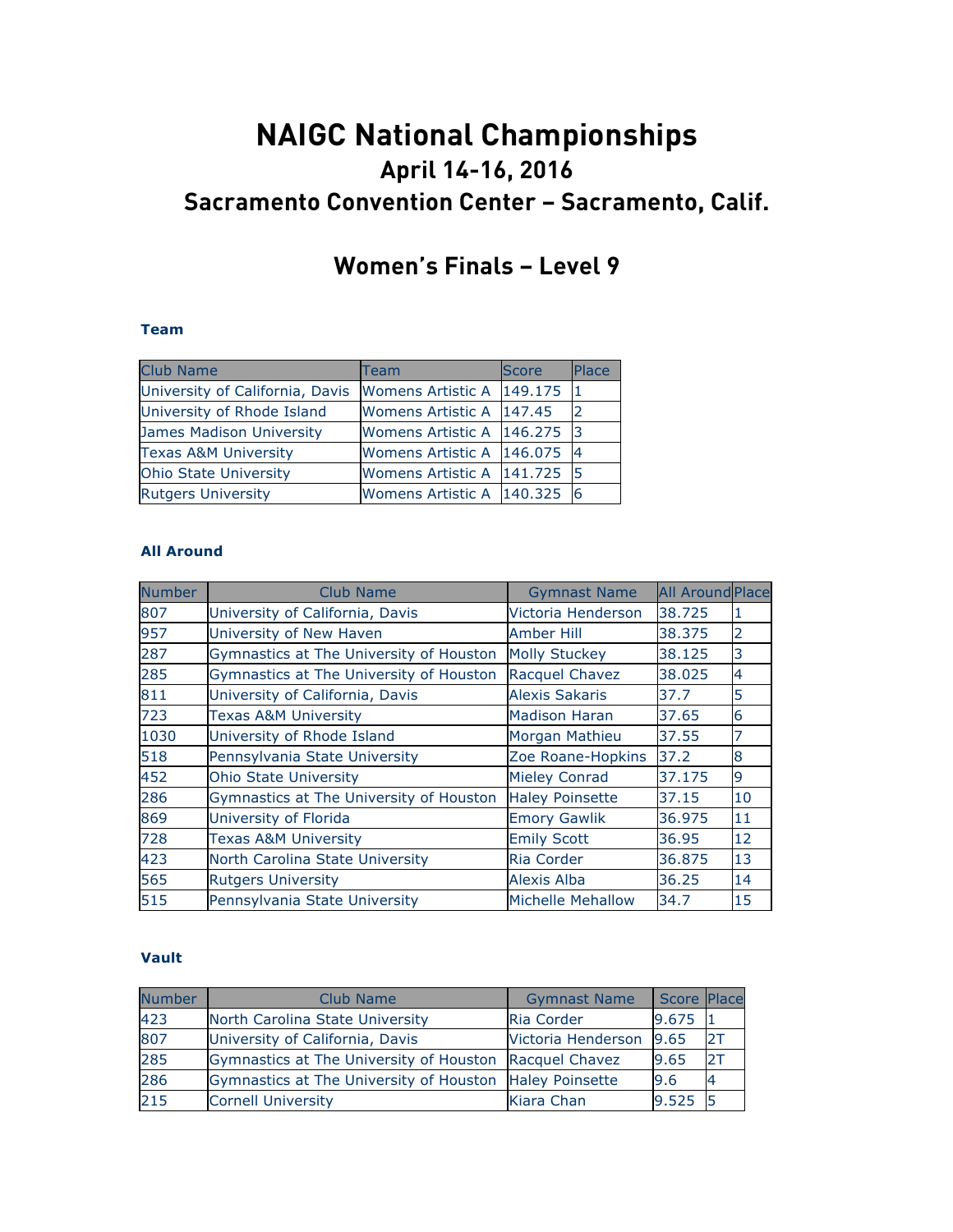| 311  | James Madison University                | Maria Hayden            | 9.45  | 6  |
|------|-----------------------------------------|-------------------------|-------|----|
| 452  | <b>Ohio State University</b>            | <b>Mieley Conrad</b>    | 9.4   | 7  |
| 957  | University of New Haven                 | <b>Amber Hill</b>       | 9.375 | 8  |
| 287  | Gymnastics at The University of Houston | <b>Molly Stuckey</b>    | 9.35  | 9  |
| 1021 | University of Rhode Island              | alexa anastos           | 9.325 | 10 |
| 811  | University of California, Davis         | <b>Alexis Sakaris</b>   | 9.3   | 11 |
| 1034 | University of Rhode Island              | <b>Rachel Pratt</b>     | 9.125 | 12 |
| 742  | <b>Texas Tech University</b>            | <b>Meaghan Martinez</b> | 9.1   | 13 |
| 458  | <b>Ohio State University</b>            | Elana Spiegler          | 9.05  | 14 |
| 782  | University of California, Berkeley      | <b>Allison Flores</b>   | 8.975 | 15 |
| 804  | University of California, Davis         | Kaila Greenstein        | 8.925 | 16 |
| 1141 | University of Wisconsin-Madison         | Jessa Justen            | 8.775 | 17 |

# **Uneven Bars**

| <b>Number</b> | <b>Club Name</b>                            | <b>Gymnast Name</b>    | <b>Score Place</b> |                |
|---------------|---------------------------------------------|------------------------|--------------------|----------------|
| 957           | University of New Haven                     | <b>Amber Hill</b>      | 9.65               | 11             |
| 287           | Gymnastics at The University of Houston     | <b>Molly Stuckey</b>   | 9.625              | $\overline{2}$ |
| 286           | Gymnastics at The University of Houston     | <b>Haley Poinsette</b> | 9.575              | 3              |
| 311           | <b>James Madison University</b>             | Maria Hayden           | 9.475              | $\overline{4}$ |
| 518           | Pennsylvania State University               | Zoe Roane-Hopkins      | 9.425              | 5              |
| 312           | James Madison University                    | Natalie Kowalik        | 9.375              | 6              |
| 811           | University of California, Davis             | Alexis Sakaris         | 9.325              | 7              |
| 1150          | University of Wisconsin-Madison             | <b>Allison Tran</b>    | 9.2                | 8              |
| 1030          | University of Rhode Island                  | Morgan Mathieu         | 9.175              | 9              |
| 565           | <b>Rutgers University</b>                   | <b>Alexis Alba</b>     | 9.15               | 10             |
| 423           | North Carolina State University             | Ria Corder             | 9                  | 11             |
| 723           | Texas A&M University                        | <b>Madison Haran</b>   | 8.975              | 12             |
| 1037          | University of Rhode Island                  | Kayla Wickham          | 8.9                | 13             |
| 229           | Eastern Michigan University                 | Shannon Balabuch       | 8.875              | 14             |
| 728           | <b>Texas A&amp;M University</b>             | <b>Emily Scott</b>     | 8.675              | 15             |
| 515           | Pennsylvania State University               | Michelle Mehallow      | 8.575              | 16             |
| 965           | University of North Carolina at Chapel Hill | Brianna Dedeaux        | 8.375              | 17             |
| 310           | James Madison University                    | Kellie Hayden          | 7.875              | 18             |

# **Balance Beam**

| <b>Number</b> | Club Name                               | <b>Gymnast Name</b>    | <b>Score</b> | Place |
|---------------|-----------------------------------------|------------------------|--------------|-------|
| 807           | University of California, Davis         | Victoria Henderson     | 9.9          |       |
| 728           | <b>Texas A&amp;M University</b>         | <b>Emily Scott</b>     | 9.825        | 2     |
| 723           | <b>Texas A&amp;M University</b>         | <b>Madison Haran</b>   | 9.8          |       |
| 306           | James Madison University                | Courtney DeDea         | 9.75         | 4     |
| 957           | University of New Haven                 | <b>Amber Hill</b>      | 9.7          | 5     |
| 449           | Northern Arizona University             | <b>Haley Waggoner</b>  | 9.575        | 6     |
| 287           | Gymnastics at The University of Houston | <b>Molly Stuckey</b>   | 9.55         |       |
| 308           | James Madison University                | <b>Brittany French</b> | 9.475        | 8     |
| 222           | <b>Cornell University</b>               | Lauren Ransohoff       | 9.45         | 9T    |